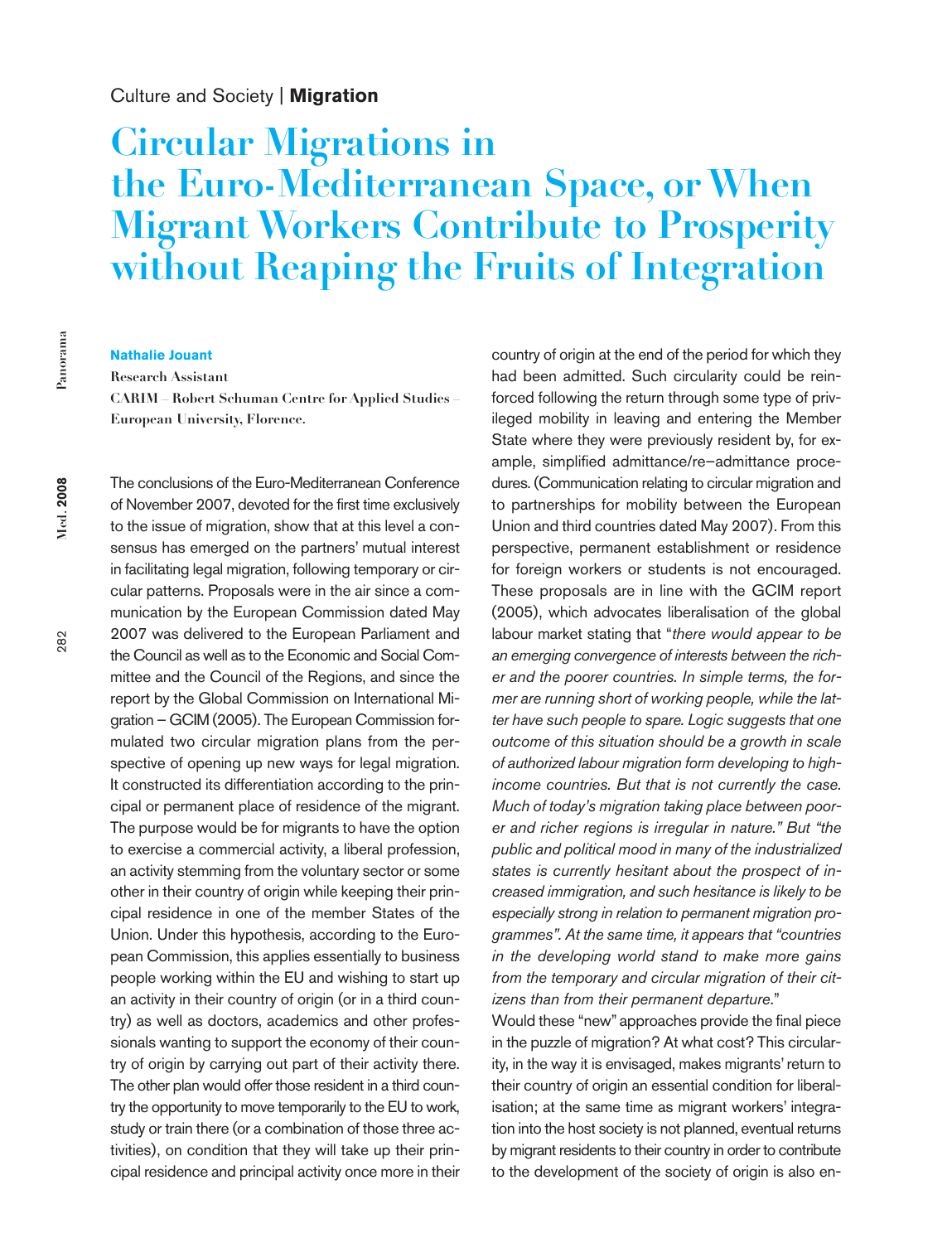283

couraged. The plans that are envisaged are complex and must still withstand the test of reality. The benefits of return for the country of origin and for migrants themselves are frequently highlighted from the perspective of development and social cohesion. These proposals also show the real or perceived saturation of European societies' capacity for integration. The European Commission presents these new migratory plans as "a credible alternative to illegal immigration" (European Commission, May 2007) and the European Council has stressed the need for "safeguards that will prevent unduly extended stays and guaranteeing return," so that "as a general rule temporary stays do not become permanent." (European Council December 2007).

# **Euro-Mediterranean Migration is Chiefly for Family Reunification or Illegal**

The circulation of people remains one of the poor relations of the Barcelona Process that started in 1995. Liberalisation or facilitation measures are still awaited even while various European countries recognise (with varying degrees of coherence) their need for unskilled, lowskilled and skilled workers and that the wish to emigrate from the southern side of the Mediterranean is seen and even encouraged as a way to relieve the pressure on saturated employment markets. From the economic and demographic viewpoint many factors militate in favour of a policy of support for economic migration but security concerns dominate the European agenda.

The European Union, or at least some of its member States, maintains strong relations on migration with the countries of the Mediterranean Basin, principally the Maghreb countries and Turkey. The so-called "thirty glorious years"(1945-1973) corresponded to a wave of high workforce immigration into northern European countries, sought and partially managed by means of specific governmental agreements. Emigration was at that time considered circumstantial and provisional by the Maghreb countries of origin. From the point of view

of those in positions of public responsibility, it allowed to temporarily solve the problem of unemployment within the contexts of national independence, it allowed the transfer of currency, and offered incidentally an opportunity for professional training that was of benefit to the country. What had not been anticipated, either by the country of origin or by the receiving country, was that workers might remain. Once in place, families came and children were born. The issue of integration then emerged, along with its well known difficulties.

The major destination countries' immigration policies have since then been characterised by the desire to prevent illegal immigration with a hardening of conditions for admittance, which more recently have brought about questions with regard to family reunification and integrating foreigners who are already in place. But emigration towards Europe has, *de facto*, taken place illegally if necessary. The years since 2000 have been ones of increasing migratory pressures originating from the Maghreb and sub-Saharan Africa. At the same time, the media have relayed images of death at sea, arrests, people held in detention and violence at borders, linked to the use of clandestine routes and a security apparatus operating at Mediterranean frontiers. Germany, France, the Netherlands, Belgium and, more recently, Spain and Italy remain the most favoured destination countries: 95% of Algerian emigrants, around 85% of Moroccan emigrants, 80% of Tunisian emigrants, 87% of Turkish emigrants, some 25% of Lebanese emigrants and 15% of Egyptian emigrants (Fargues, 2005). Family reunification, insofar as it allows access to a long-term permit to remain for third-country nationals<sup>1</sup> is, among all countries of origin taken together, the legal entry means most used for the destinations of Germany (40% of the reasons for entry as against less than 20% for economic reasons), France, <sup>2</sup> Sweden, Denmark, Italy (57%) and Belgium. <sup>3</sup> A comparison of figures invites reflection on the way used to select and match migrants admitted with the capacity to be integrated into the labour market and socially. That question is

<sup>1</sup> I am using here a legal category taken from the European Community's jurisprudence to designate any person who is not a holder of the nationality of a member State and, as a consequence, is not a European citizen.

<sup>2</sup> Where, according to recent OECD reports, immigration for family reunification constitutes 75% of permanent entries as against 17% of entries for economic reasons (10% for refugees), in Switzerland it represents 52% as against 44% for economic immigration, in Denmark 23% of immigration is economic as against 57% for family reunification, in Sweden immigration for economic reasons is practically non-existent while immigration for family reunification constitutes 60% of flows and refugees 40%. In Portugal the balance between economic migrations and those for family reunification has been better achieved with  $\pm$  48% for each. In the UK, immigration for work makes up close to 55% of flows, and for family reunification ± 33%. Changing continents, family reunification remains the cornerstone of the migration policy in the United States, being 69% of flows in 2002. Canada's figure was 64% in 2002.

<sup>&</sup>lt;sup>3</sup> Calculating immigration for family reunification is not easy to the extent that Belgium does not grant rights to remain for the purpose of family reunification as in France. In order to know, the number of visas granted under the chapter of family reunification needs to be counted, but that does not mean that entitlement to stay is granted as cohabitation needs to be established.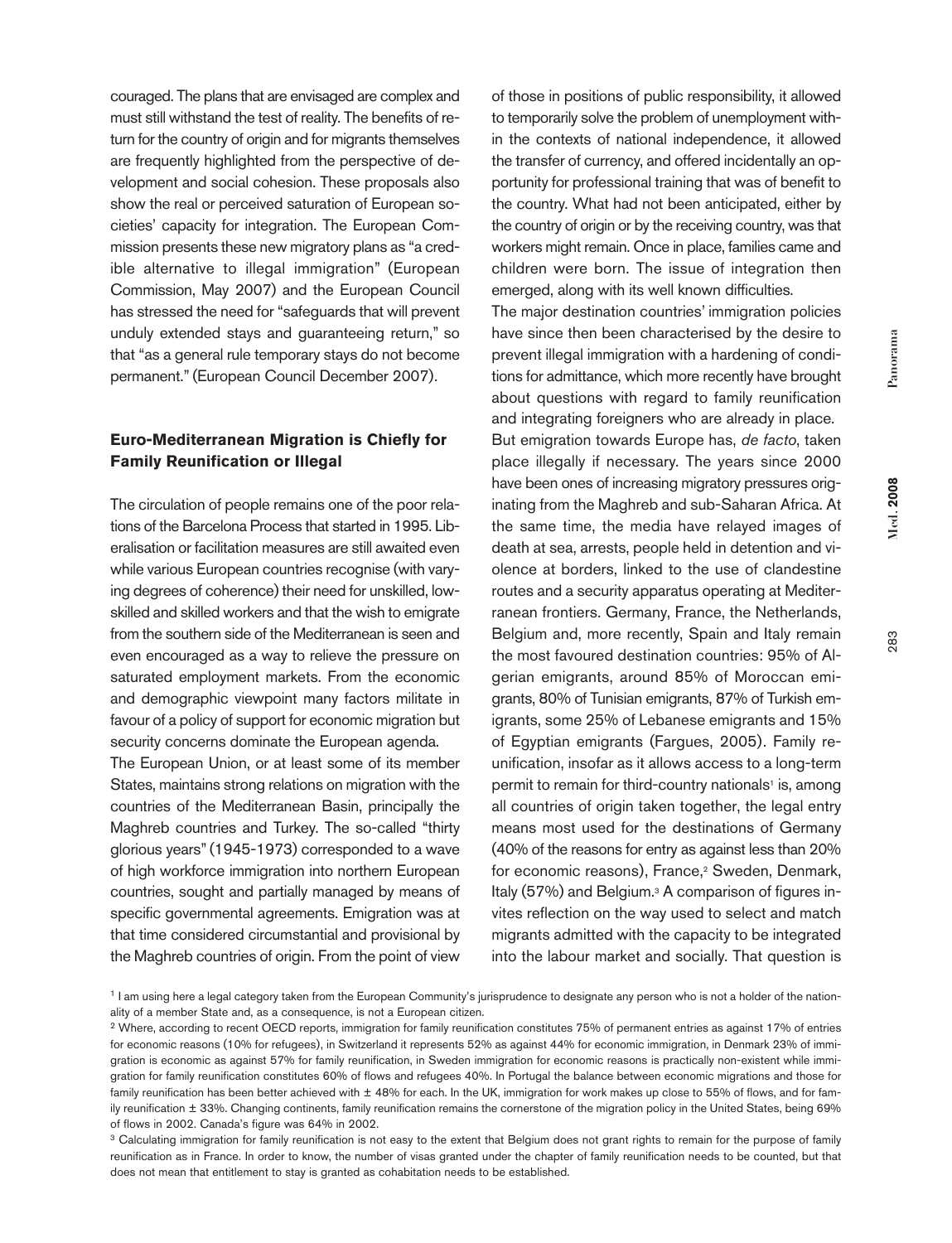today openly asked by various European governments, with France at their head, defending a rebalancing of the reasons for admittance. In 2007, President Sarkozy signalled his wish for economic immigration to account in due course for 50% of inflows from all countries of origin taken together (www.premier-ministre.gouv.fr/information/actualites 20/ seminaire gouvernemental pour presidence\_57085.html).

## **A Renewal of Temporary or Seasonal Migrant Worker Programmes**

Countries such as France, Spain and Italy recruit seasonal or temporary workers from the Maghreb (from Egypt too as regards Italy), within frameworks that are more or less institutionalised. Italy has undertaken to increase seasonal migrant quotas from 33% in 2008 (serious criticisms have nevertheless been aired about the effectiveness of this agreement, see Bel Hadj Zekri 2008). Spain and Morocco have entered into a partnership relationship in respect of seasonal or temporary recruitment, by means of cooperation between the National Agency for the Promotion of Employment and Skills (ANAPEC) and the Spanish Ministry for Employment and Social Affairs. In January 2007, an initial selection of agricultural workers for periods of 3 to 6 months was in operation and ANAPEC expects to send close to 12,000 workers to Spain in 2008. Mauritania and Spain agreed a workforce migration flow management pact on 25th July 2007 (only 40 workers were recruited). These bilateral agreements include undertakings given by the countries of origin to readmit their citizens once the work for which they had been authorised is finished. The January 2007 workforce agreement between Spain and Morocco was part of a programme that was partly financed by the European Union (AE-NEAS programme), one of its objectives being an enhancement of the agency's capacity for placement. In the end the conditions placed on workforce recruitment drew criticism, priority having been given to married women and mothers. According to the director of the Moroccan agency this "public target" was chosen in consideration of "their needs", meaning their economic needs, but the other motive was also that it could be guaranteed that migrants who were mothers would not take the risk of overstaying the authorised period and would return home of their own volition. In fact, according to the Spanish Ministry for Employment and Social Affairs (General Directorate for Immigration), at the start of the programme, in 2004/05, the rate of returns was 45% while in 2007 it reached 85%.

### **Dialogue at the Highest Level**

The terms of the Barcelona Process signify a wish for the free circulation of people within "*a space of peace, stability and prosperity*." In reality and in broad outline, for nearly 20 years legal migrations from the Mediterranean Basin are subject to visas and are essentially for family reunification or economic reasons but they are frequently illegal, being eventually regularised retrospectively. There is still need for an economic immigration policy, or at least consistent guidelines on a regional scale, taking into account the respective requirements and characteristics of the labour markets; but the matter is still under consideration and ongoing, and various national practices (regularisation – sanctioning – selection) are feeding into the European debate. The expected negotiations during the French Presidency (July – December 2008), surrounding the European Accord on migration, could result in common guidelines and/or a recognition of the need for varying practices.

The conclusions of the Euro-Mediterranean Conference of November 2007 demonstrate that interest in the management of economic migration is only expressed by destination countries. It appears that political decisionmakers take note of the migration potential identified in various studies in terms of demographic factors and the state of employment markets on the two opposite shores (Fargues, 2005). A firm intention to encourage legal means for migration by different categories of workers, under temporary or circular forms was expressed, and measures to be taken in this respect were agreed.

These conclusions therefore echo positively the conclusions of the Council for general affairs that express a willingness to "cooperate more closely and pursue a political dialogue with third countries as regards migration management using as its basis, where appropriate, existing frameworks and options in order to take forward a global approach as regards migration." It was decided to set up a working group made up of representatives of all Euromed countries and of social partners (including employers and trade unions), in the coming year, focusing its work on the requirements of labour markets in terms of migration. The creation in the region of workforce placement agencies according to the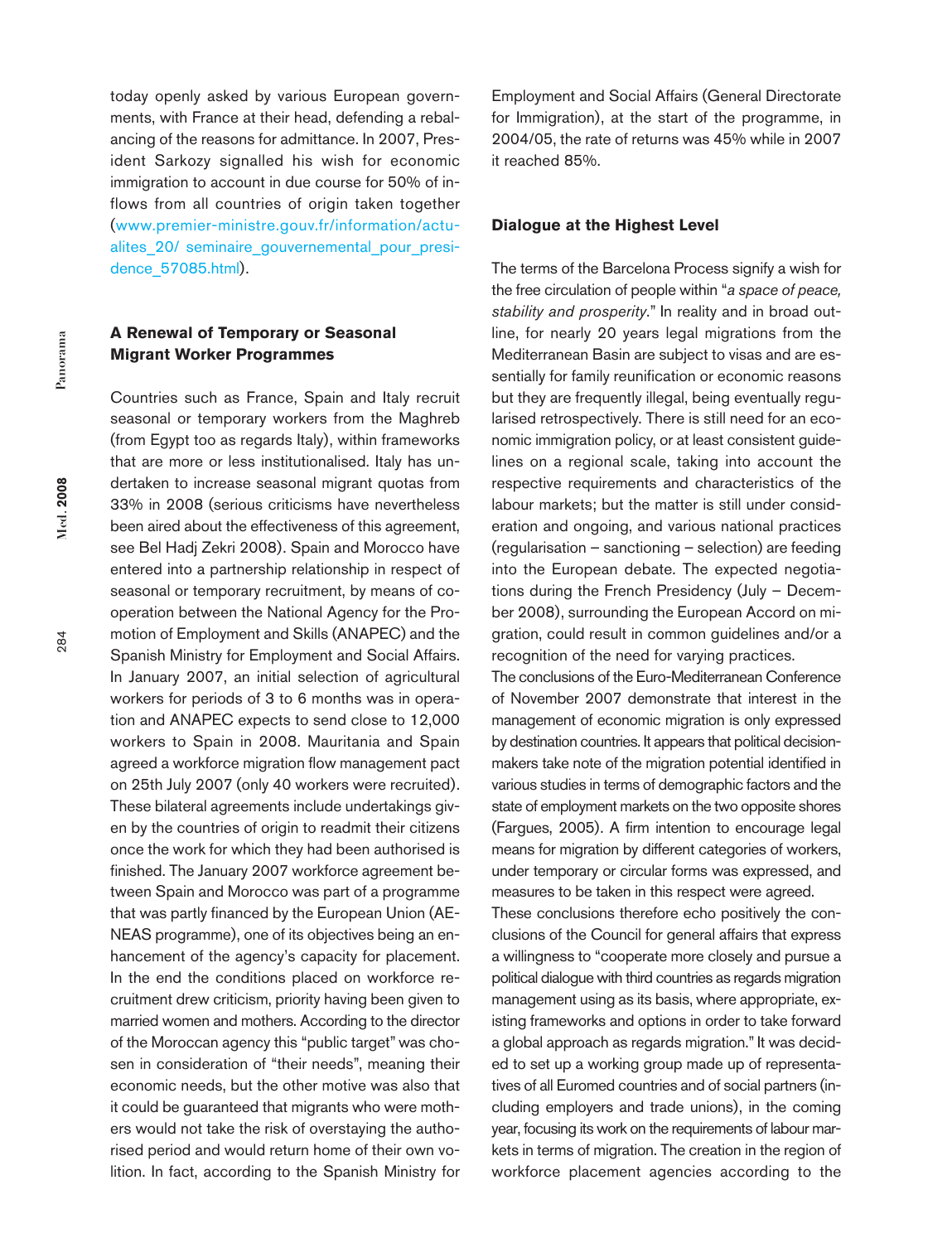ANAPEC model is envisaged with the financial support of the European Union. Other measures in respect of training and information for workers/recruitment intermediaries/employers are envisaged as well as an improvement in the methods of communication in terms of matching offers and requests.

## **An Outline Plan for Circularity?**

These experiences of temporary or seasonal workforce recruitment of workers originating from the Maghreb remain marginal and contemplate unskilled or low-skilled workers. Access to the territory is legal and facilitated but conditions set for the stay are strict, non- discrimination in terms of wages is guaranteed but portability of social rights is not assured and workplace mobility is nonexistent.Workers are informed and sometimes even trained before their departure or once in place (the quality of follow-up varying from one agreement to another). Returning to their country and fulfilling the other conditions placed on the stay (not changing employers, place of residence and abiding by the law) condition opportunities for reemployment in the future. It is true that there is mobility but it is strictly contained by the public authorities under conditions that do not leave much latitude for integration in the host country. By way of comparison, laws recently adopted by various European countries with a view to recruiting skilled workers guarantee family reunification and facilitate access to staying indefinitely. The formulas for work migration programmes developed with the Maghreb thus foresee essentially a lowskilled workforce whose long-term integration into the labour market is not encouraged in principle. It may be that through these formulas outline schemes

could be found for circular migrations and for partnerships for mobility such as are encouraged by the European Union. On both sides of the Mediterranean, political leaders are looking to go beyond a purely utilitarian approach and enter into a practical partnership in which migratory flows would contribute to the development of the economies and societies of origin and destination, and would mitigate the negative effects of illegal migration.

## **Integration, Rights and Individual Liberty**

Whatever the balance arrived at between workforce supply and demand in both partners' labour markets, it will not be possible to completely ignore the needs and rights of migrants, such as the choice of stabilising their professional, social and family lives, in one of the shores, which in legal terms translates into respect for private and family life or indeed for an improvement in living conditions in the country of origin. The objectives pursued through the proposals for circular migration appear in principle to be in line with those of the Euro-Mediterranean Partnership, which holds that security, promoting economic exchange and managing the circulation of people are linked. Thus, even if the matter of workers' integration is laid aside, long-term settlement of unskilled labour is not encouraged, while in contrast circulation of settled "brains" towards their country of origin is. Developing countries have effectively made clear their wish for a return of their skilled citizens!

**The objectives pursued through the proposals for circular migration appear in principle to be in line with those of the Euro-Mediterranean Partnership, which holds that security, promoting economic exchange and managing the circulation of people are linked**

European directive 2003/109 relating to the status of third-country nationals who have been long-term residents of the European Union illustrates the absence of a common vision at the level of the Union about the fate to be reserved for new economic migrants (the fate of highly qualified workers will shortly be the subject of a specific directive). It harmonises the granting of long-term residence status to any foreign national who has resided legally and without interruption in the territory of a member State during the five years immediately preceding the application and opens up a limited facilitation of travel within Europe for economic ends (originally the European Commission had proposed a real régime of free circulation on which the Council did not manage to agree). Adoption of this instrument was greeted as recognition by all member States of the need to consolidate the rights of nationals from third countries, with a view to their integration, following a certain period of legal residence.

However, stays for the purpose of study or profes-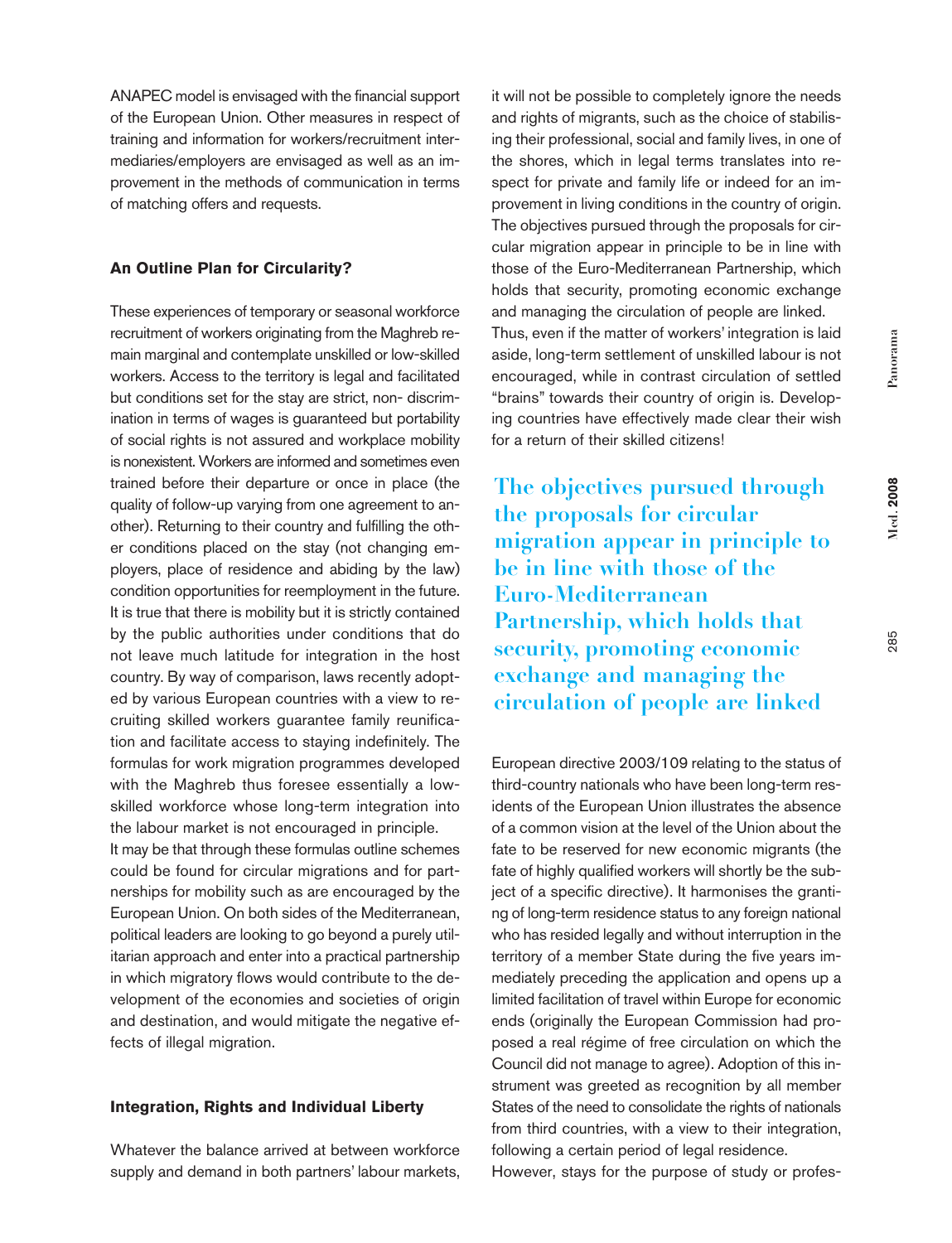#### **2nd EU-AFRICA SUMMIT**

On 8th and 9th December 2007 the 2nd European Union-Africa Summit took place in Lisbon, under the Portuguese Presidency of the European Union.

The relations between the EU and Africa traditionally developed in two regional groups: between the EU and the African countries that form part of the ACP (Africa, Caribbean and Pacific Group of States) and those located around the Mediterranean. With the 1st EU-Africa Summit in Cairo, in April 2000, a new dialogue began between the EU and Africa as a whole continent with the aim of establishing links at both political and institutional level to find solutions to the common challenges. Since then the two parties have met regularly on different levels (Ministerial Troikas, meetings between the two EU-AU Commissions, Parliaments, etc.). However, at the level of heads of state and government this same Lisbon Summit was the first in seven years.

Apart from the leaders of the 27 EU member states and the 53 African states, divided into 52 member states of the African Union (AU) and the representative of Morocco (as the only country of the African continent still outside the AU), there were, on the one hand, the Presidents of the European Commission and the African Commission as participants and, on the other, as observers, the Presidents of the European Parliament and the Pan-African Parliament (PAP), the representatives of the EU candidate countries (Turkey, Croatia, Macedonia) as well as of several countries interested in the events and, lastly, the representatives of different international organizations: the United Nations High Commission for Refugees (UNHCR), the African Development Bank (AfDB), the Joint United Nations Programme on HIV/AIDS (UNAIDS), the Food and Agriculture Organization of the United Nations (FAO) and the Arab League.

The aim of the Lisbon Summit was to take another step towards a new political partnership among equals by forging a strategic partnership between the EU and Africa that seeks to look beyond the antiquated and limited view of a primarily "beneficiary-donor" relationship and open the way to joint solutions to the common challenges.

To this end, three main documents were adopted as a global framework of reference during the Summit: in addition to the final declaration, the participating countries approved the Africa-EU Strategic Partnership document and a specific Action Plan during the period 2008-2010.

In the Africa-EU Strategic Partnership document, which has its origin in the "European Union Strategy for Africa" of the European Council, 2005, the participants set out their general objectives as well as the measures and the instruments for achieving them.

The first Action Plan for the implementation of the Africa-EU Strategic Partnership represents the approach in eight priority partnerships during the initial period of 2008-2010, namely: peace and security; democratic governance and human rights; trade and regional integration; Millennium Development Goals (MDGs); energy; climate change; migrations, mobility and employment; science, information society and space.

The partnership "migrations, mobility and employment" seeks to provide holistic solutions to common challenges, with the particular ends of creating more and better employment in the African continent and improving the management of migratory flows. Moreover, this partnership ensures the incorporation of migration and employment issues as essential parts in the strategies for the reduction of poverty as well as in other strategies of national development and co-development in Africa.

The Tripoli Ministerial Conference Declaration and the Ouagadougou Declaration 2004 and the Action Plan on employment and reduction of poverty in Africa are the two declarations which the members specifically stressed in the introduction. In the EU-Africa Ministerial Conference on Migration and Development in Tripoli in 2006, the EU and Africa adopted for the first time a joint strategy in the form of the Tripoli Declaration to respond to the common challenges and increase the benefits of international migration. In the same conference, the EU-Africa Action Plan for the fight against human trafficking that forms an integral part of the joint strategy was formerly approved.

These three documents are manifested in the three priority actions of the seventh partnership: 1) the implementation of the Tripoli Ministerial Conference Declaration; 2) the implementation of the EU-Africa Action Plan for the fight against human trafficking; 3) the implementation and monitoring of the Ouagadougou Declaration in 2004 and the Action Plan on employment and the reduction of poverty in Africa.

Within the first priority action the participants mentioned the objectives, the results expected, the actions planned, the actors and the funding. As objectives they underlined the following aspects: facilitating mobility and the free movement of people in Africa and the EU as well as improving the management of legal migration between the two continents; dealing with the causes of migration and the flows of refugees; developing specific solutions for the problems provoked by the illegal or irregular migratory flows; and confronting the problems of the emigrants residing in the EU or in an African country.

In order to guarantee monitoring of the commitments agreed, evaluate the progress of their implementation and prepare successive Action Plans, the African and European leaders consolidated the institutional architecture and the instruments of dialogue. Thus, every three years a summit at the level of heads of state and government will be held alternately in Africa or in Europe, prepared at ministerial level. Moreover, the relations between the EU and the AU will be strengthened through regular meetings on different levels. Due to this the Ministerial Troikas will be held biannually, and the two commissions and the two parliaments as well as the Economic and Social Councils of the EU (EESC) and the AU (ECOSOCC) will strengthen their links. This focus on the AU, or rather on its institutional architecture, is because the AU evolved as the natural interlocutor of the EU with reference to continental questions and as the most important institutional member of the European Union. Moreover, the possibilities for the participation of non-state actors and civil society will be expanded.

The first monitoring of the Lisbon Summit was held in February 2008 in Addis Abeba, Ethiopia. Meanwhile, the Presidency of the EU announced that the next EU-AU Ministerial Troika will take place on 28th April in Luxemburg. At the level of Heads of State and Government, the next summit is planned for 2010.

#### For further information:

#### General information:

http://ec.europa.eu/development/services/events/eu-africa-summit-2007/index\_en.cfm

EU-Africa Partnership on Migrations

http://ec.europa.eu/development/icenter/repository/EAS2007\_action\_ plan\_migration\_en.pdf#zoom=100

AU-EU Meeting in Addis Abeba

www.africa-union.org/root/au/Conferences/2008/february/ea/ PRESS\_RELEASE\_AU-EU\_MEETING\_FINAL.doc

**Med. 2008**

 $Med.2008$